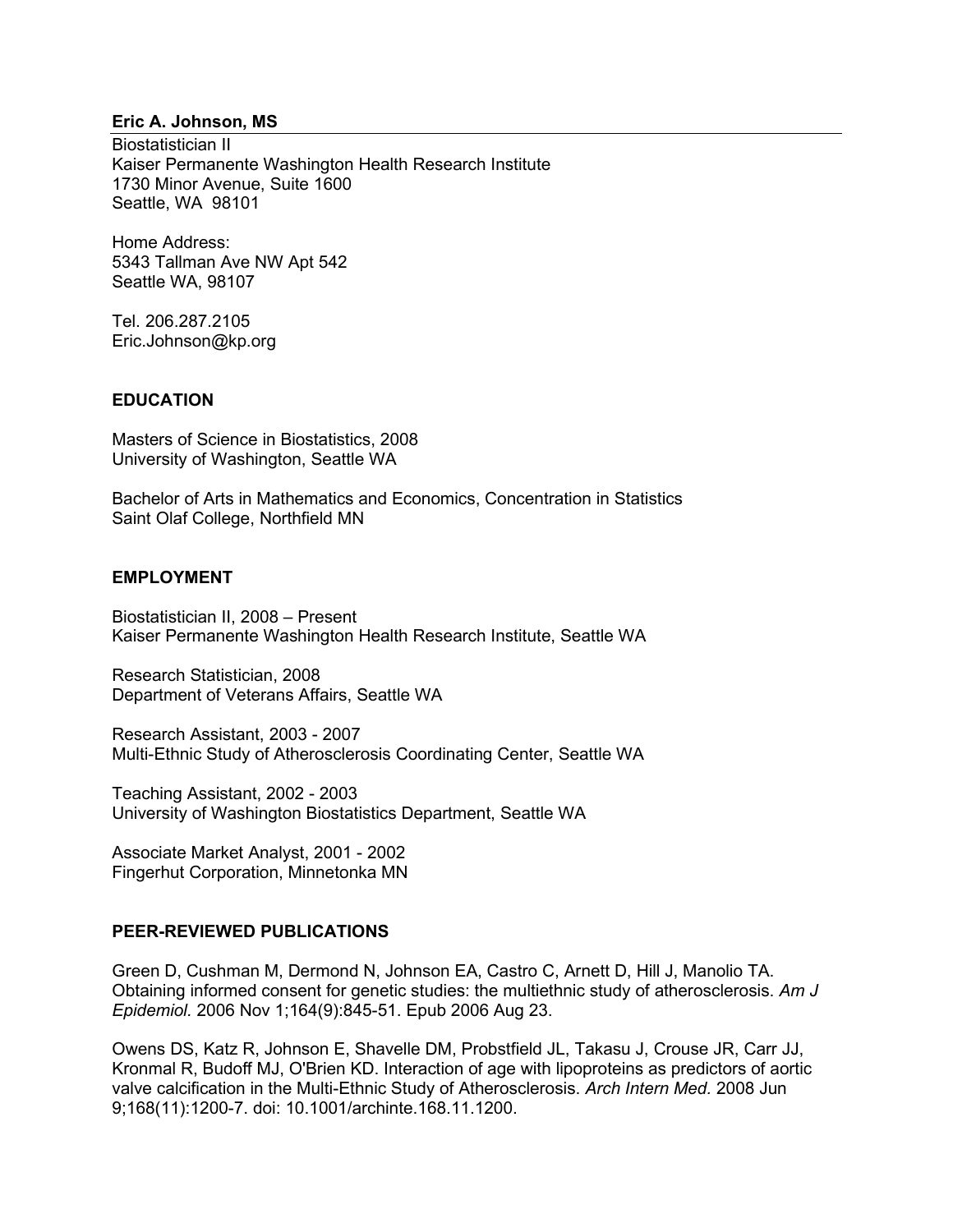Koepsell TD, Kurland BF, Harel O, Johnson EA, Zhou XH, Kukull WA. Education, cognitive function, and severity of neuropathology in Alzheimer disease. *Neurology*. 2008 May 6;70(19 Pt 2):1732-9. Epub 2007 Dec 26.

Zhou XH, Lin H, Johnson E. Nonparametric heteroscedastic transformation regression models for skewed data with an application to health care costs*. J R Stat Soc Series B Stat Methodol.* 2008. 70:1029-47.

Reid RJ, Coleman K, Johnson EA, Fishman PA, Hsu C, Soman MP, Trescott CE, Erikson M, Larson EB. The Group Health medical home at year two: cost savings, higher patient satisfaction, and less burnout for providers. *Health Aff (Millwood).* 2010;29(5):835-43.

Van Eaton EG, McDonough K, Lober WB, Johnson EA, Pellegrini CA, Horvath KD. Safety of using a computerized rounding and sign-out system to reduce resident duty hours. *Acad Med.* 2010 Jul;85(7):1189-95. doi: 10.1097/ACM.0b013e3181e0116f.

Reinke LF, Slatore CG, Udris EM, Moss BR, Johnson EA, Au DH. The association of depression and preferences for life-sustaining treatments in veterans with chronic obstructive pulmonary disease. *J Pain Symptom Manage.* 2011 Feb;41(2):402-11. Epub 2010 Dec 8.

Cook CR, Joo MJ, Anderson SM, Lee TA, Udris EM, Johnson EA, Au DH. The validity of using ICD-9 codes and pharmacy records to identify patients with chronic obstructive pulmonary disease. *BMC Health Serv Res.* 2011 Feb 16;11:37. doi: 10.1186/1472-6963-11-37.

Cherkin DC, Sherman KJ, Kahn J, Wellman R, Cook AJ, Johnson E, Erro JH, Delaney KM, Deyo RA. A comparison of the effects of 2 types of massage and usual care on chronic low back pain: a randomized, controlled trial. *Ann Intern Med.* 2011 Jul 5;155(1):1-9. doi: 10.7326/0003-4819-155-1-201107050-00002.

Coleman K, Reid RJ, Johnson E, Hsu C, Ross TR, Fishman P, Larson E. Implications of reassigning patients for the medical home: a case study. *Ann Fam Med.* 2010 Nov-Dec;8(6):493-8. doi: 10.1370/afm.1190.

Rutter CM, Johnson E, Miglioretti DL, Mandelson MT, Inadomi J, Buist DS. Adverse events after screening and follow-up colonoscopy. *Cancer Causes Control.* 2012 Feb;23(2):289-96. Epub 2011 Nov 22.

Hsu C, Coleman K, Ross TR, Johnson E, Fishman P, Larson E, Liss D, Trescott C, Reid RJ. Spreading a patient-centered medical home redesign: a case study. *J Ambul Care Manage.* 2012 Apr-Jun;35(2):99-108. doi: 10.1097/JAC.0b013e318249e066.

Fishman PA, Reid RJ, Larson EB, Coleman K, Johnson EA, Hsu C, Ross TR, Liss D, Tufano J. Impact on seniors of the patient centered medical home: evidence from a pilot study. *Gerontologist*. 2012 Oct;52(5):703-11. doi: 10.1093/geront/gnr158. Epub 2012 Mar 15.

Smith-Bindman R, Miglioretti DL, Johnson E, Lee C, Feigelson HS, Flynn M, Greenlee RT, Kruger RL, Hornbrook MC, Roblin D, Solberg LI, Vanneman N, Weinmann S, Williams AE. Use of diagnostic imaging studies and associated radiation exposure for patients enrolled in large integrated health care systems, 1996-2010. *JAMA*. 2012 Jun 13;307(22):2400-9. doi: 10.1001/jama.2012.5960.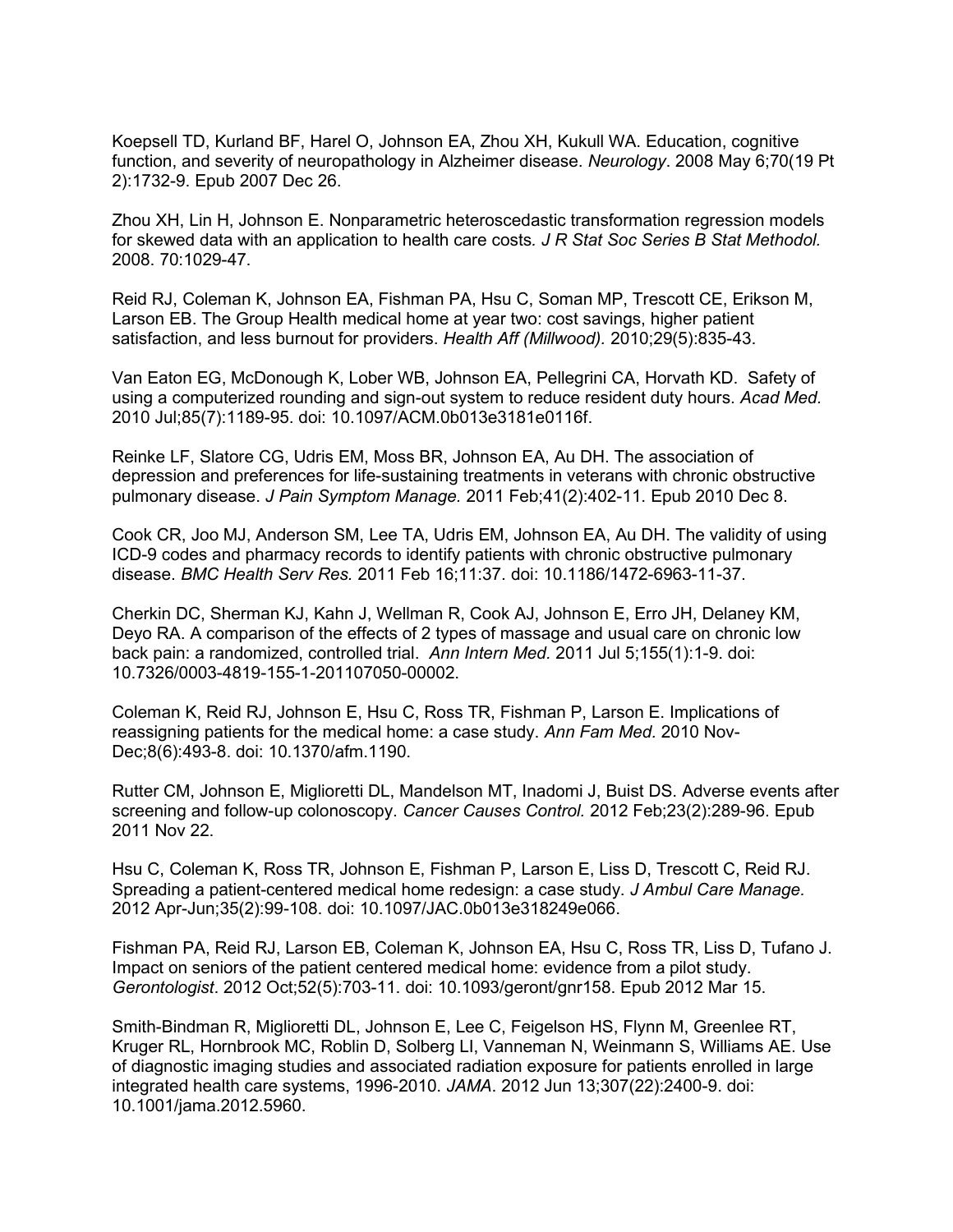Doubeni CA, Weinmann S, Adams K, Kamineni A, Buist DS, Ash AS, Rutter CM, Doria-Rose VP, Corley DA, Greenlee RT, Chubak J, Williams A, Kroll-Desrosiers AR, Johnson E, Webster J, Richert-Boe K, Levin TR, Fletcher RH, Weiss NS. Screening colonoscopy and risk of incident late-stage colorectal cancer diagnosis in average-risk adults: a nested case-control study. *Ann Intern Med.* 2013 Mar 5;158(5 Pt 1):312-20. doi: 10.7326/0003-4819-158-5-201303050-00003.

Doubeni CA, Fassil H, Adams K, Weinmann S, Doria-Rose P, Johson E, Williams A, Corley DA. The effects of clinical data source and adjudication on colonoscopy's indication classification and associations with incident late-stage colorectal cancer risk. *Am J Prev Med*. In Press.

Miglioretti DL, Zhang Y, Johnson E, Lee C, Morin R, Vanneman N, Smith-Bindman R Safety in CT: personalized technologist dose audit feedback for reducing patient radiation exposure from computed tomography*. J Am Coll Radiol.* In Press.

Miglioretti DL, Johnson E, Williams A, Greenlee RT, Weinmann S, Solberg LI, Feigelson HS, Roblin D, Flynn MJ, Vanneman N, Smith-Bindman R. The use of computed tomography in pediatrics and the associated radiation exposure and estimated cancer risk. JAMA Pediatr. 2013 Jun 10:1-8. doi: 10.1001/jamapediatrics.2013.311.

Liss DT, Fishman PA, Rutter CM, Grembowski D, Ross TR, Johnson EA, Reid RJ. Outcomes among chronically ill adults in a medical home prototype. *Am J Manag Care.* 2013;19(10):e348 e358.

Hubbard RA, Johnson E, Hsia R, Rutter CM. The cumulative risk of false-positive fecal occult blood test after 10 years of colorectal cancer screening. *Cancer Epidemiol Biomarkers Prev.* 2013 Jul 18.

Rutter CM, Johnson EA, Feuer EJ, Knudsen AB, Kuntz KM, Schrag D. Secular trends in colon and rectal cancer relative survival*. J Natl Cancer Inst.* 2013 Oct 30.

Chubak J, Rutter CM, Kamineni A, Johnson EA, Stout NK, Weiss NS, Doria-Rose VP, Doubeni CA, Buist DS. Measurement in comparative effectiveness research. *Am J Prev Med*. 2013 May;44(5):513-9. doi: 10.1016/j.amepre.2013.01.006.

Reid RJ, Johnson EA, Hsu C, Ehrlich K, Coleman K, Trescott C, Erikson M, Ross TR, Liss DT, Cromp D, Fishman PA. Spreading a medical home redesign: effects on emergency department use and hospital admissions. *Ann Fam Med*. 2013 May-Jun;11 Suppl 1:S19-26. doi: 10.1370/afm.1476.

Miglioretti DL, Zhang Y, Johnson E, Lee C, Morin RL, Vanneman N, Smith-Bindman R.; Personalized technologist dose audit feedback for reducing patient radiation exposure from CT.; J Am Coll Radiol. 2014;11(3):300-8. doi: 10.1016/j.jacr.2013.10.017.

Wernli KJ, Hubbard RA, Johnson E, Chubak J, Kamineni A, Green BB, Rutter CM.; Patterns of colorectal cancer screening uptake in newly-eligible men and women. ; [Cancer Epidemiol](http://www.ncbi.nlm.nih.gov/pubmed/24793956)  [Biomarkers Prev.](http://www.ncbi.nlm.nih.gov/pubmed/24793956) 2014 Jul;23(7):1230-7. doi: 10.1158/1055-9965.EPI-13-1360. Epub 2014 May 3.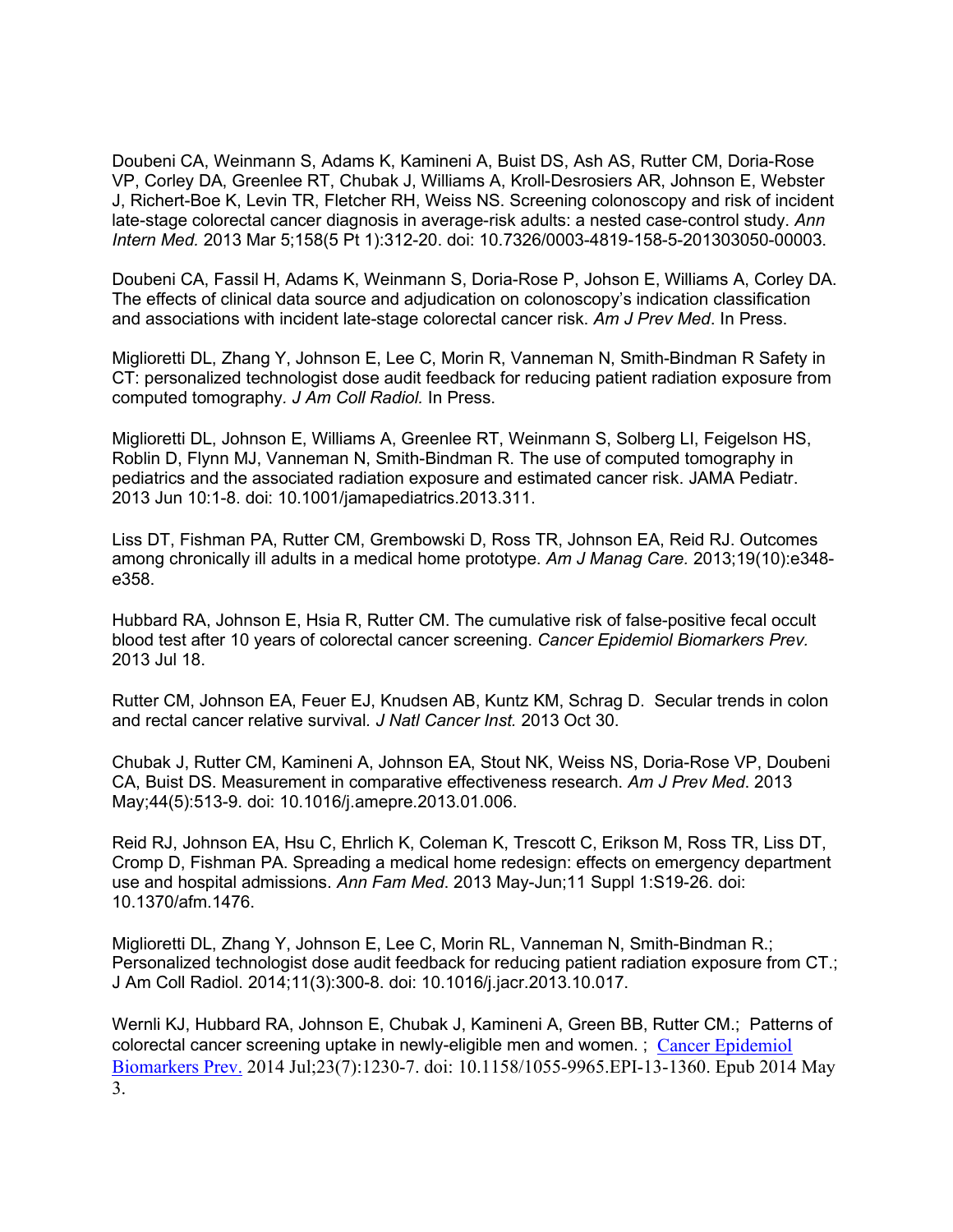Adams KF, Johnson EA, Chubak J, Kamineni A, Doubeni CA, Buist DS, Williams AE, Weinmann S, Doria-Rose VP, Rutter CM. Development of an Algorithm to Classify Colonoscopy Indication from Coded Health Care Data. EGEMS (Wash DC). 2015 May 18;3(1):1171. doi: 10.13063/2327-9214.1171.

Cromp D, Hsu C, Coleman K, Fishman PA, Liss DT, Ehrlich K, Johnson E, Ross TR, Trescott C, Trehearne B, Reid RJ. Barriers and facilitators to team-based care in the context of primary care transformation. J Ambul Care Manage. 2015 Apr-Jun;38(2):125-33. doi: 10.1097/JAC.0000000000000056.

Rutter CM, Greenlee RT, Johnson E, Stark A, Weinmann S, Kamineni A, Adams K, Doubeni CA. Prevalence of colonoscopy before age 50. Prev Med. 2015 Mar;72:126-9. doi: 10.1016/j.ypmed.2014.12.028. Epub 2015 Jan 4.

Chubak J, Hubbard RA, Johnson E, Kamineni A, Rutter CM. Assessing the effectiveness of a cancer screening test in the presence of another screening modality. J Med Screen. 2015 Jun;22(2):69-75. doi: 10.1177/0969141314562036. Epub 2014 Dec 9.

Rutter CM, Knudsen AB, Marsh TL, Doria-Rose VP, Johnson E, Pabiniak C, Kuntz KM, van Ballegooijen M, Zauber AG, Lansdorp-Vogelaar I.; Validation of models used to inform colorectal cancer screening guidelines: accuracy and implications.; Med Decis Making. 2016 Jan 8. pii: 0272989X15622642. [Epub ahead of print].

Simon GE, Coleman KC, Rossom R, Beck A, Oliver M, Johnson E, Whiteside U, Operskalski B, Penfold RB, Shortreed SM, Rutter C.; Risk of suicide attempt and suicide death following completion of the patient health questionnaire depression module in community practice.; J Clin Psychiatry. 2016 Feb;77(2):221-7. doi: 10.4088/JCP.15m09776.

Shortreed SM, Johnson EJ, Rutter CM, Kamineni A, Chubak J.; Cohort restriction based on prior enrollment: examining potential biases in estimating cancer risk.; Obs Stud. 2016 Sept;2:51-64.

Hsu CW, Hertel E, BlueSpruce J, Ross TR, Cheadle A, Johnson E, Matthys J, Ehrlich K, Coleman K, Tufte J, Robbins M, Fishman P.; Connecting primary care patients to community resources: lessons learned from the development of a new lay primary care team role.; J Patient Cent Res Rev. 2016;3:218.

Hubbard RA, Johnson E, Chubak J, Wernli K, Kamineni A, Bogart A, Rutter CM.; Accounting for misclassification in electronic health records-derived exposures using generalized linear finite mixture models.; Health Serv Outcomes Res Methodol. 2016 June 3. doi: 10.1007/s10742-016-0149-5. [Epub ahead of print].

Simon GE, Johnson E, Stewart C, Rossom RC, Beck A, Coleman KJ, Waitzfelder B, Penfold R, Operskalski BH, Shortreed SM. Does Patient Adherence to Antidepressant Medication Actually Vary Between Physicians? J Clin Psychiatry. 2017 Oct 24. pii: 16m11324. doi: 10.4088/JCP.16m11324. [Epub ahead of print]

Penfold RB, Stewart C, Simon GE, Shortreed SM, Johnson E, Rossom RC, Operskalski B, Beck A. Antidepressant Use by Youth with Minimal or Mild Depression: Evidence from 3 Health Systems. Pediatr Qual Saf. 2017;2(2). pii: e017. Epub 2017 Mar 22. No abstract available.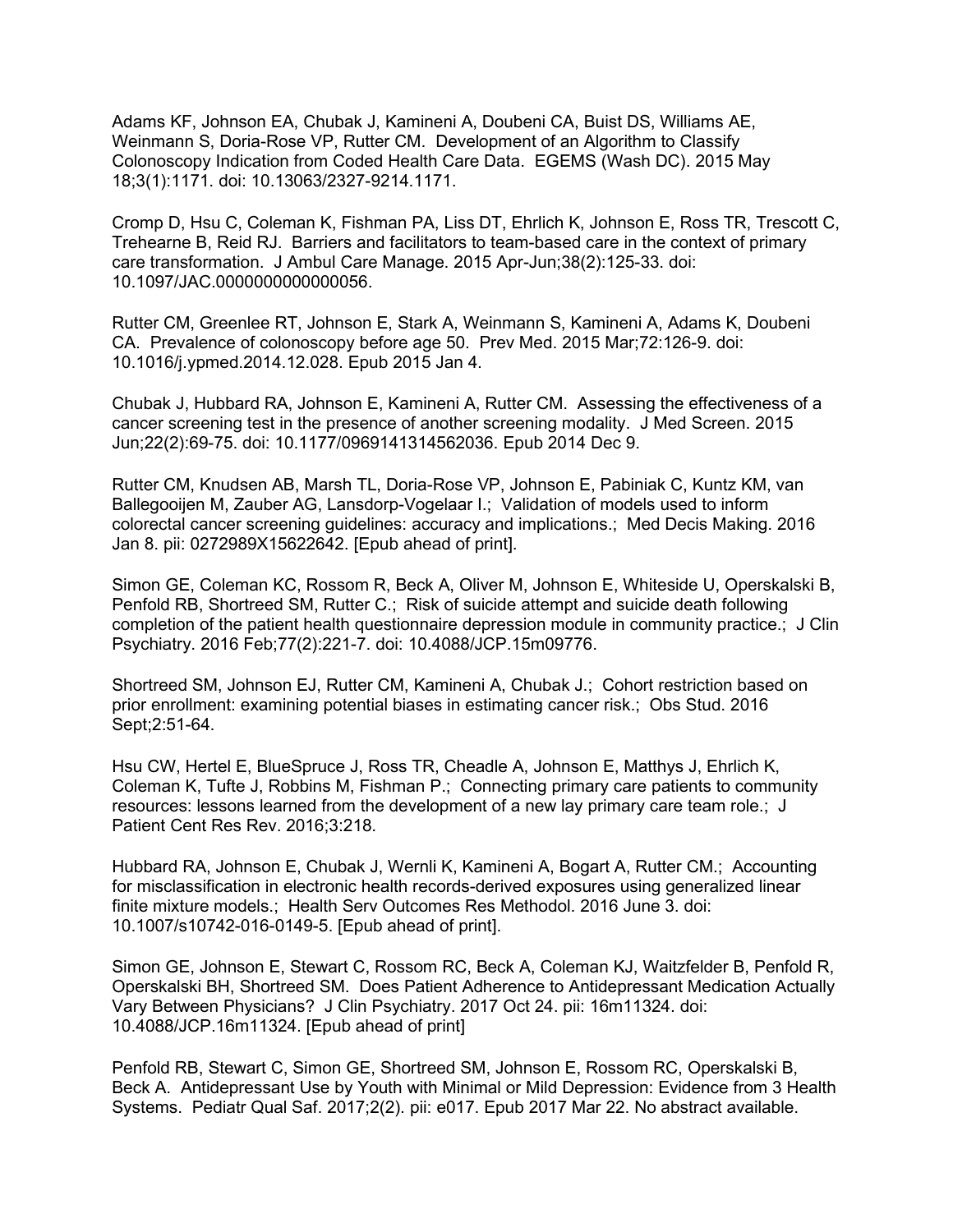Simon GE, Shortreed SM, Johnson E, Beck A, Coleman KJ, Rossom RC, Whiteside US, Operskalski BH, Penfold RB. Between-visit changes in suicidal ideation and risk of subsequent suicide attempt. Depress Anxiety. 2017 Sep;34(9):794-800. doi: 10.1002/da.22623. Epub 2017 Apr 25.

Rossom RC, Coleman KJ, Ahmedani BK, Beck A, Johnson E, Oliver M, Simon GE. Suicidal ideation reported on the PHQ9 and risk of suicidal behavior across age groups. J Affect Disord. 2017 Jun;215:77-84. doi: 10.1016/j.jad.2017.03.037. Epub 2017 Mar 16.

Coleman KJ, Haneuse S, Johnson E, Bogart A, Fisher D, O'Connor PJ, Sherwood NE, Sidney S, Theis MK, Anau J, Schroeder EB, O'Brien R, Arterburn D. Long-term Microvascular Disease Outcomes in Patients With Type 2 Diabetes After Bariatric Surgery: Evidence for the Legacy Effect of Surgery. Diabetes Care. 2016 Aug;39(8):1400-7. doi: 10.2337/dc16-0194. Epub 2016 Jun 6.

Coleman KJ, Johnson E, Ahmedani BK, Beck A, Rossom RC, Shortreed SM, Simon GE. Predicting Suicide Attempts for Racial and Ethnic Groups of Patients During Routine Clinical Care. Suicide Life Threat Behav. 2018 Mar 24. doi: 10.1111/sltb.12454.

Simon GE, Johnson E, Lawrence JM, Rossom RC, Ahmedani B, Lynch FL, Beck A, Waitzfelder B, Ziebell R, Penfold RB, Shortreed SM. Predicting Suicide Attempts and Suicide Deaths Following Outpatient Visits Using Electronic Health Records. Am J Psychiatry. 2018 Oct 1;175(10):951-960. doi: 10.1176/appi.ajp.2018.17101167. Epub 2018 May 24.

Chang E, Buist DSM, Handley M, Johnson E, Fuller S, Pardee R, Gundersen G, Reid RJ. Primary care physician resource use changes associated with feedback reports. Am J Manag Care. 2018 Oct;24(10):455-461.

Smith-Bindman R, Poder L, Johnson E, Miglioretti DL. Risk of Malignant Ovarian Cancer Based on Ultrasonography Findings in a Large Unselected Population. JAMA Intern Med. 2018 Nov 12. doi: 10.1001/jamainternmed.2018.5113. [Epub ahead of print]

Fisher DP, Johnson E, Haneuse S, Arterburn D, Coleman KJ, O'Connor PJ, O'Brien R, Bogart A, Theis MK, Anau J, Schroeder EB, Sidney S. Association Between Bariatric Surgery and Macrovascular Disease Outcomes in Patients With Type 2 Diabetes and Severe Obesity. JAMA. 2018 Oct 16;320(15):1570-1582. doi: 10.1001/jama.2018.14619. Erratum in: JAMA. 2018 Dec 11;320(22):2381.

O'Brien R, Johnson E, Haneuse S, Coleman KJ, O'Connor PJ, Fisher DP, Sidney S, Bogart A, Theis MK, Anau J, Schroeder EB, Arterburn D. Microvascular Outcomes in Patients With Diabetes After Bariatric Surgery Versus Usual Care: A Matched Cohort Study. Ann Intern Med. 2018 Sep 4;169(5):300-310. doi: 10.7326/M17-2383. Epub 2018 Aug 7.

Hsu C, Hertel E, Johnson E, et al. Evaluation of the learning to integrate neighborhoods and clinical care project: Findings from implementing a new lay role into primary care teams to address social determinants of health. Perm J 2018;22:18-101. DOI: https://doi.org/10.7812/TPP/18-101